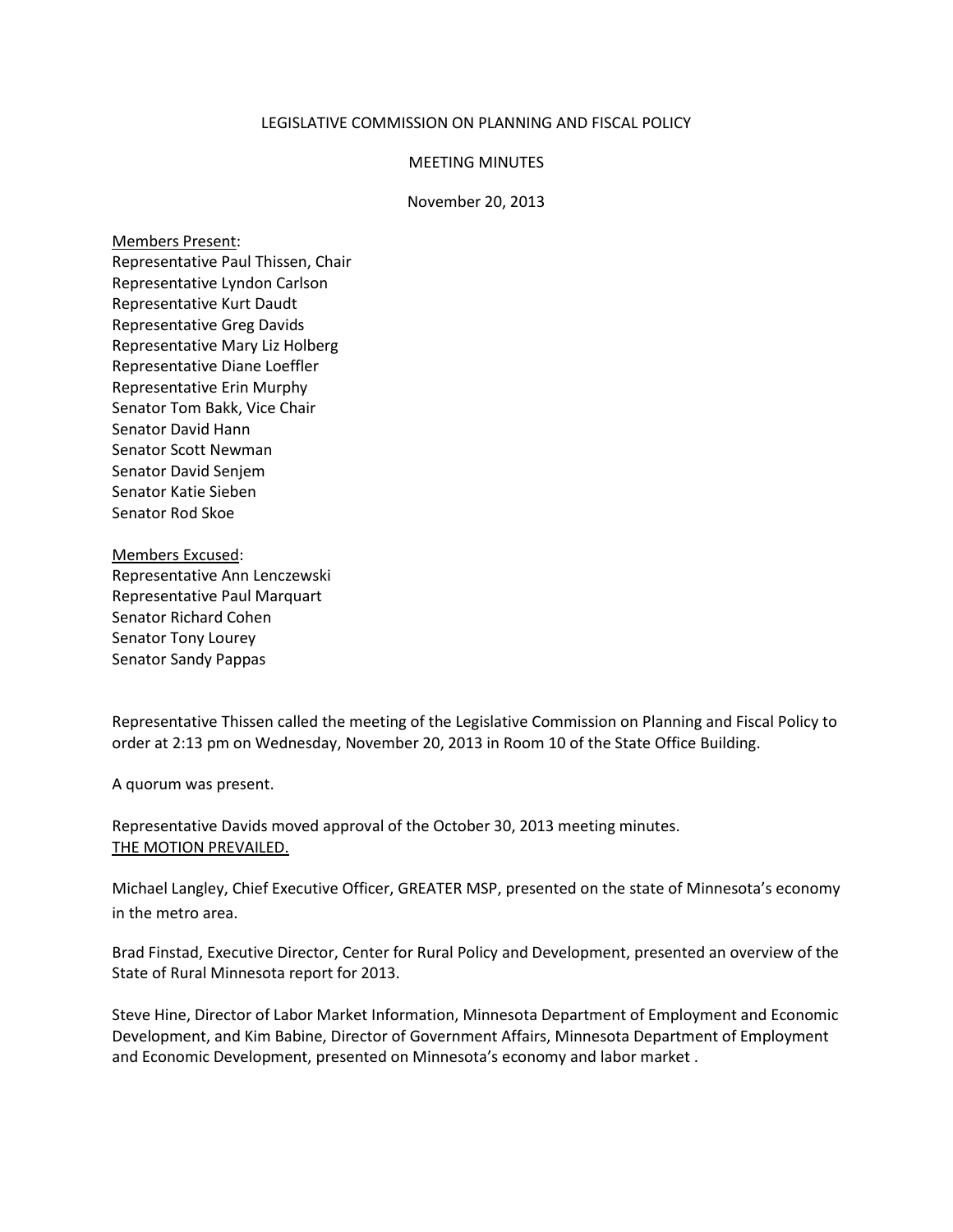Sara Drake, Pharmacy Manager, Minnesota Department of Human Services (DHS), presented on the Medical Assistance Drug Formulary Committee.

Julie Marquardt, Acting Director, Purchasing and Service Delivery Division, DHS, presented on the Medical Assistance Peer Advisory Committee.

Members agreed to recommend the repeal of the Medical Assistance Peer Advisory Committee.

Vicki Kunerth, Deputy Inspector General, DHS, presented on the Medical Assistance Vendor Advisory Task Force.

Members agreed to recommend the repeal of the Medical Assistance Vendor Advisory Task Force.

Alex Bartolic, Disability Services Director, presented on the Services to Persons with Developmental or Physical Disabilities Task Force.

Members agreed to recommend the repeal of the Services to Persons with Developmental or Physical Disabilities Task Force.

Roberta Opheim, Ombudsman, Office of Ombudsman for Mental Heather and Developmental Disabilities, presented on the Ombudsman Committee for Mental Health and Developmental Disabilities.

Members agreed to recommend the Ombudsman Committee for Mental Health and Developmental Disabilities continue.

Dave Greeman, Budget Director, Minnesota Department of Health (MDH), and Diane Rydrych, Health Policy Division, MDH, presented on the Health Care Reform Review Council.

Members agreed to recommend the repeal the Health Care Reform Review Council.

Diane Rydrych, Health Policy Division Director, MDH, presented on the Provider Peer Grouping System Advisory Committee.

Members agreed to recommend the Provider Peer Grouping System Advisory Committee continue.

Dave Greeman, Budget Director, MDH, and Joanne Bartkus, Public Health Lab Director, MDH, presented on the Laboratory Assessor Selection Committee.

Members agreed to recommend the Laboratory Assessor Selection Committee continue and expire in 2018.

Dave Greeman, Budget Director, MDH, and Colleen Paulus, Manager of Food, Pools and Lodging Services, MDH, presented on the Health Licensing Advisory Councils.